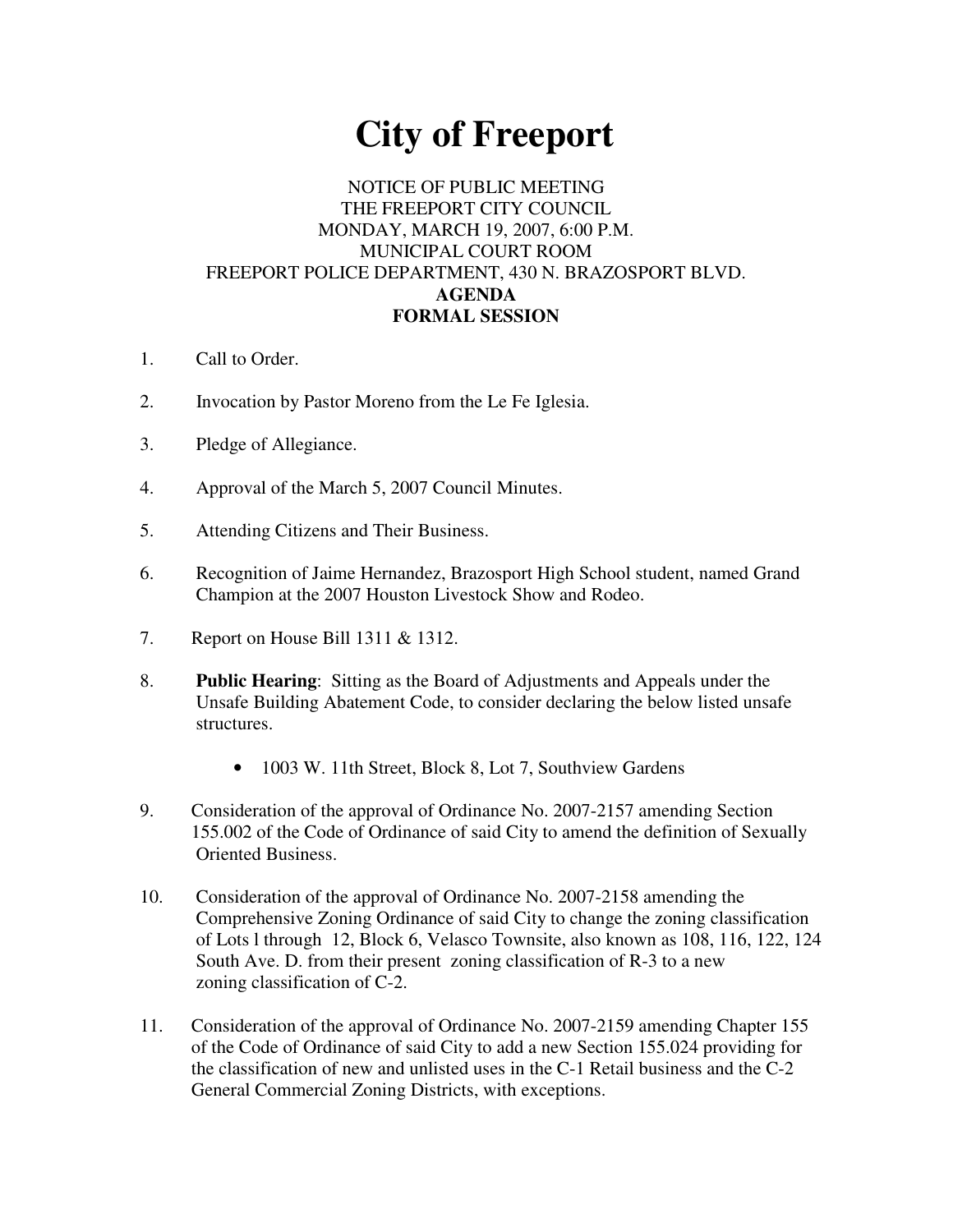- 12. Consideration of the approval of Resolution No. 2007-2136 authorizing the Mayor of said City to execute a special warranty deed conveying Lots 12 and W1/2 of Lot 11, Block 51 of Freeport Townsite, to Habitat for Humanity of Southern Brazoria, Inc.
- 13. Consideration of the approval of setting a bid date to purchase and install hurricane shutters for the Fire Department and the Police Department.
- 14. Consideration of the approval of selling Block 774, Lot l2 and 12A,Velasco Townsite, known as 1602 North Ave. M, Freeport, Texas.
- 15. Consideration of the approval of selling Block 715, Lot 17, Velasco Townsite, known as 1209 North Ave. M., Freeport, Texas.
- 16. Consideration of the approval of selling Block 24, Lot 15 thur 18, Velasco Townsite, known as 413-419 South Ave. D., Freeport, Texas.
- 17. Consideration of the approval of disposing of city inventory.

Elected Official Report

## W**ork Session**

- A. Administration Report
- B. Update by Michael Mauer of M2L Associates, on the City's Phase II Landscaping.
- C. Discussion concerning appointing qualified person (s) on the Historical Commission.

#### **Executive Session**

A. Section 551.071, Government Code

Consultation with City Attorney concerning pending or contemplated litigation settlement offers or other matter in which his duty to the City Council under the Texas Disciplinary Rules of Professional Conduct of the State Bar of Texas clearly conflicts with Chapter 551, Government Code, to wit:

- (1) Marina
- (2) Brazos River Harbor Navigation District
- B. Section 551.074, Government Code

Deliberations concerning the appointment, employment, evaluation, reassignment, duties, discipline or dismissal of a public officer or employee or to hear a complaint or charge against an officer or employee, to wit:

(1) City Manager